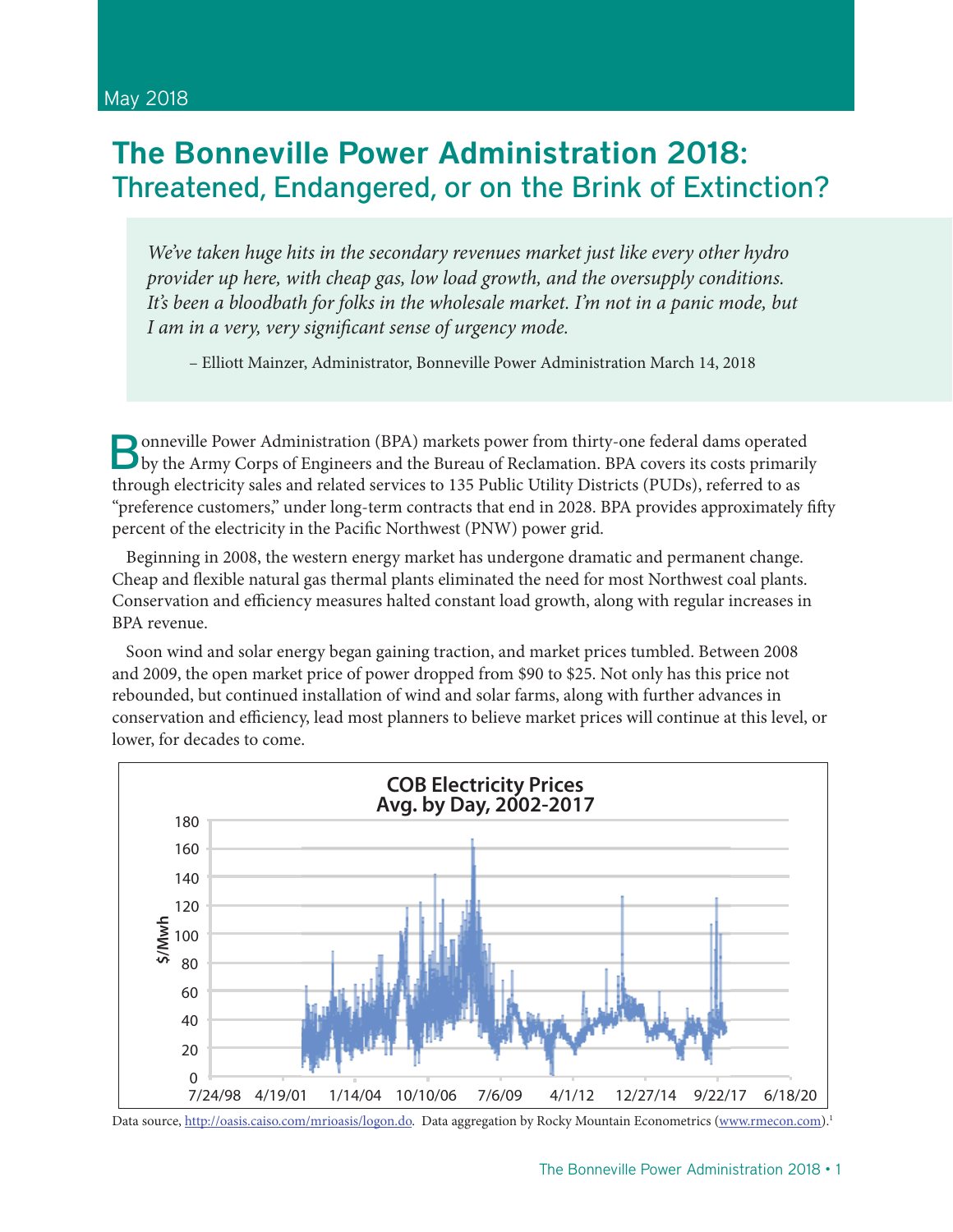BPA has historically maintained relatively low power prices for its preference customers by selling surplus power on the open market, much of it to California. For the past decade, however, energy suppliers in that state have added large amounts of solar power to their portfolios. In this post-2008 market structure, BPA's revenues are declining as a result of selling less surplus power, and the power it does sell commands lower prices.

BPA sales to its preference customers have also declined due to conservation, increased efficiency, and BPA customers' own investments in wind and solar. For example, in 2016 energy efficiency alone added 275 MW to the power supply, and BPA projects this source will provide another 4000 MW by 2035, or an average around 235 MW per year.



#### BPA's Preference Customer and Direct-Service Industry Loads

Data source: BPA 2018-2023 Strategic Plan p. 37 https://www.bpa.gov/StrategicPlan/StrategicPlan/2018-Strategic-Plan.pdf Source: BPA 2018-2023 Strategic Plan

BPA responded to these changes in two ways. In 2008 the agency began spending down its financial reserves. An initial \$917 million reserve account has today been reduced to around \$5 Million, a decline of nearly a Billion dollars. BPA also raised the rates it charges its preference customers, with increases over the past five years totaling 30%.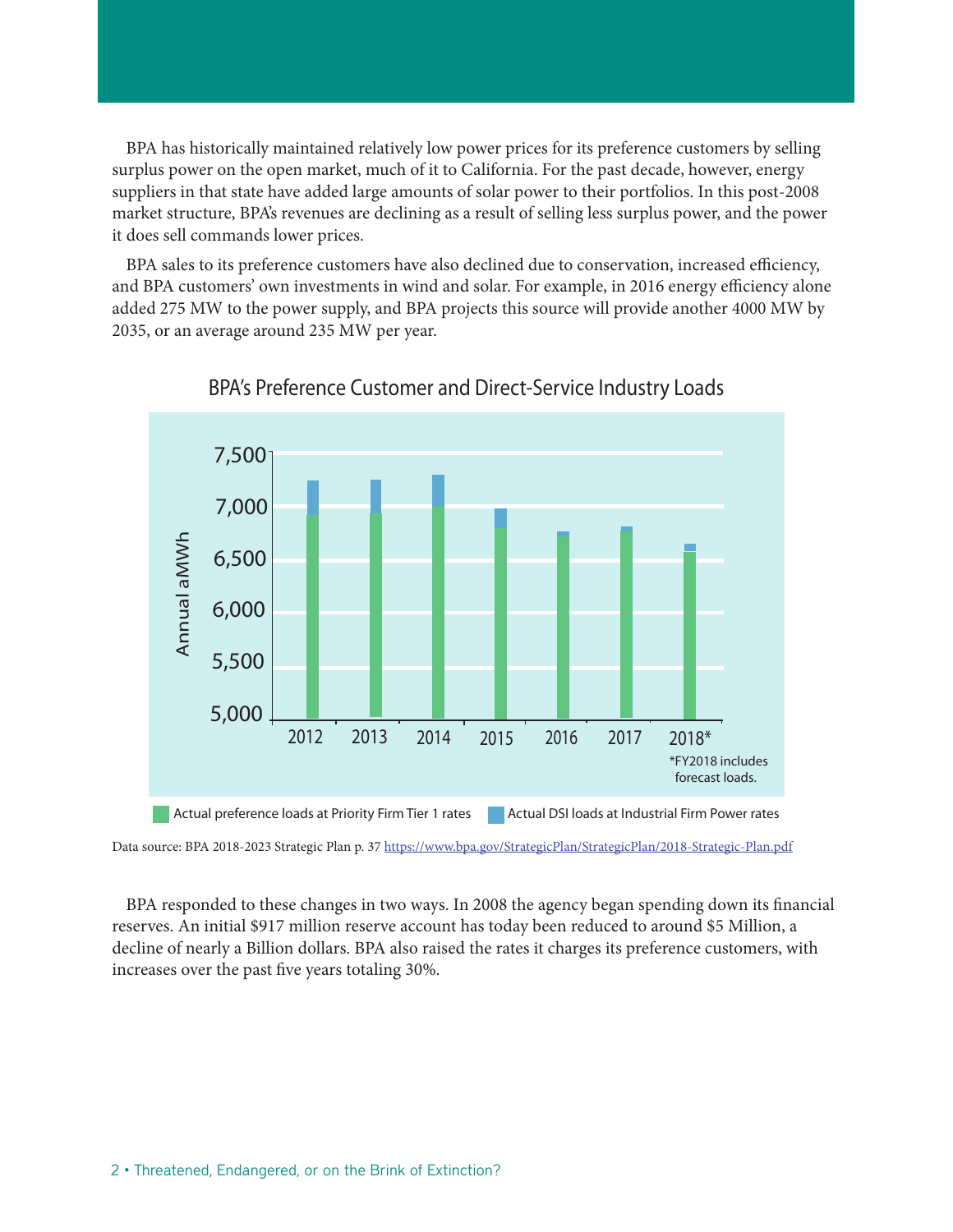

BPA Rates Have Climbed Substantially Power Business Line Cash Reserves are Depleted

Data source: Feb. 6, 2018 communication from Cowlitz Public Utility District to Northwest Power and Conservation Council p. 3 https://www.nwcouncil.org/media/7491529/5.pdf

Finally recognizing its financial plight, in March 2018 BPA adopted a 2018-2023 Strategic Plan that calls for containing costs, selling more power, and controlling debt.

*Containing Costs:* BPA faces numerous costs over which it has limited control. For example, the agency attributes 8% of its direct expenses (\$328M in 2017) to legally required Fish and Wildlife mitigation for damages to wildlife attributable to hydroelectric dams. BPA cites total F & W mitigation costs, including items such as reimbursable costs to the Corps of Engineers, at over \$600 Million annually. BPA also carries interest charges on a debt load exceeding \$15 Billion and projects its Interest/Pension outlays to grow from \$309M in 2018 to \$442M in 2022, a 43% increase over just four years. The agency projects overall future cost increases of 2% per year, which is optimistic.



Data source: Feb. 6, 2018 communication from Cowlitz Public Utility District to Northwest Power and Conservation Council p. 4 https://www.nwcouncil.org/media/7491529/5.pdf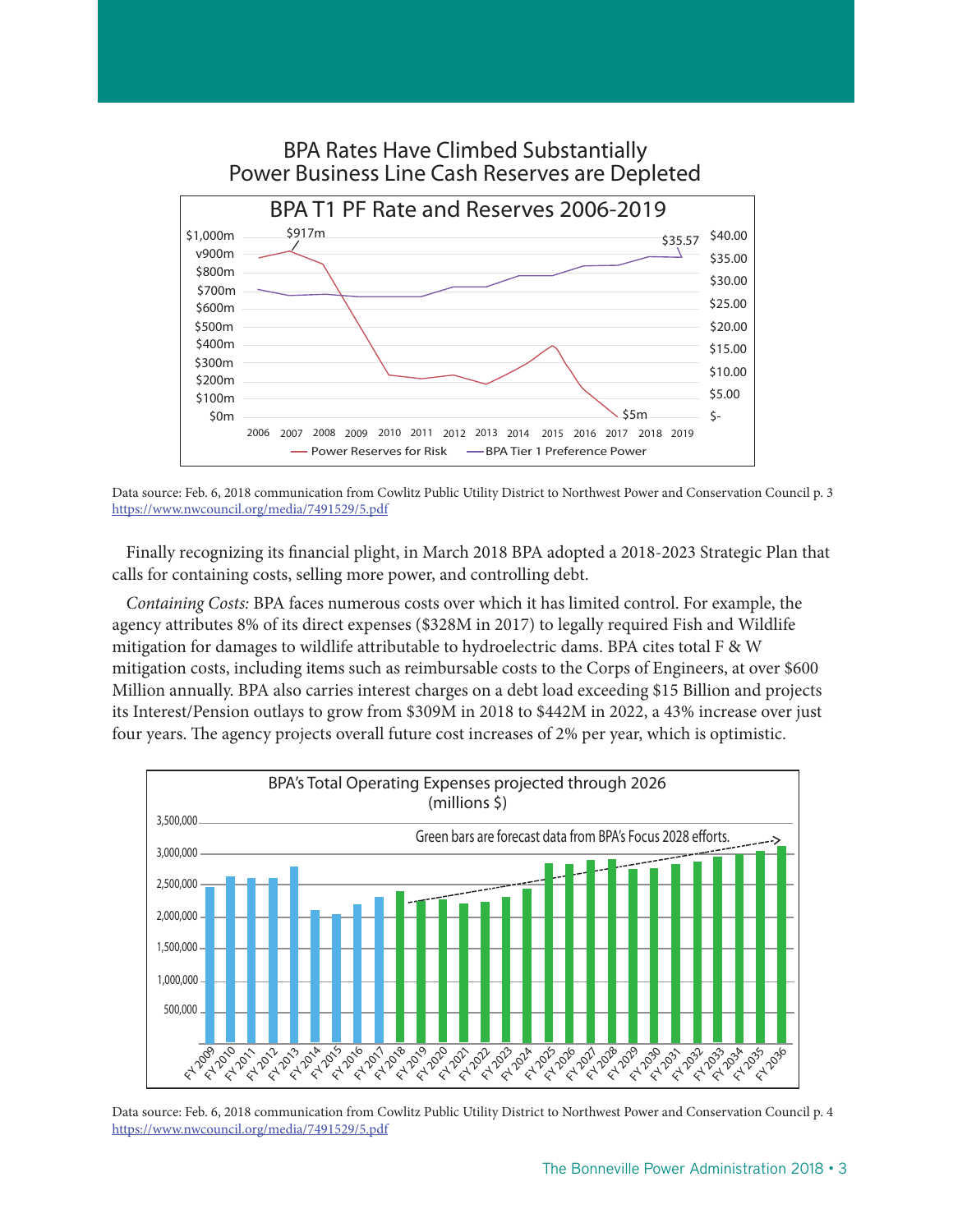*Selling More Power:* The Pacific Northwest is, and will continue to be, awash in energy. Since 2000, natural gas and wind power have added 15,382 annual Megawatts (MW) of *capacity* to the PNW grid. For comparison purposes, this amount is more than five times the combined capacity of all four Lower Snake River (LSR) dams. *Actual production* from natural gas and wind in 2016 totaled 6,127 MW, or six times the average annual LSR dam production over the past dozen years. California plans to produce another 4,000 MW of solar energy by 2020, and add between 10,000 to 20,000 MW of solar by 2030. Finally, as of March 2018, BPA's "Interconnection Queue" of energy already scheduled to come on line in BPA's transmission grid included 2,905 additional MW of wind energy and 2,341 MW of solar energy. For reference purposes, the average annual production of all four Lower Snake River Dams (LSRD) over the past 14 years is 943 MW.



Planning to sell more surplus electricity in a saturated market with flat or declining demand and falling prices fails to meet the test of a sound business model.

Data source: Northwest Power and Conservation Council Power Supply https://www.nwcouncil.org/energy/powersupply/home/ and http://137.161.41.139/dd/common/dataquery/www/ Graph compiled by Rocky Mountain Econometrics

*The most visible change, aside from sustained low natural gas prices, is the rapid ascendency of renewable energy resources, especially in California where conventional and rooftop solar systems are being built at a breakneck pace... This threatens to disrupt power markets by flooding the Northwest with electricity when California's supply exceeds its demand for power.*

–Steve Crow, NWPCC Executive Director, *The State of the Columbia River Basin NWPCC Annual Report to Congress*, Fiscal Year 2017 May 23, 2018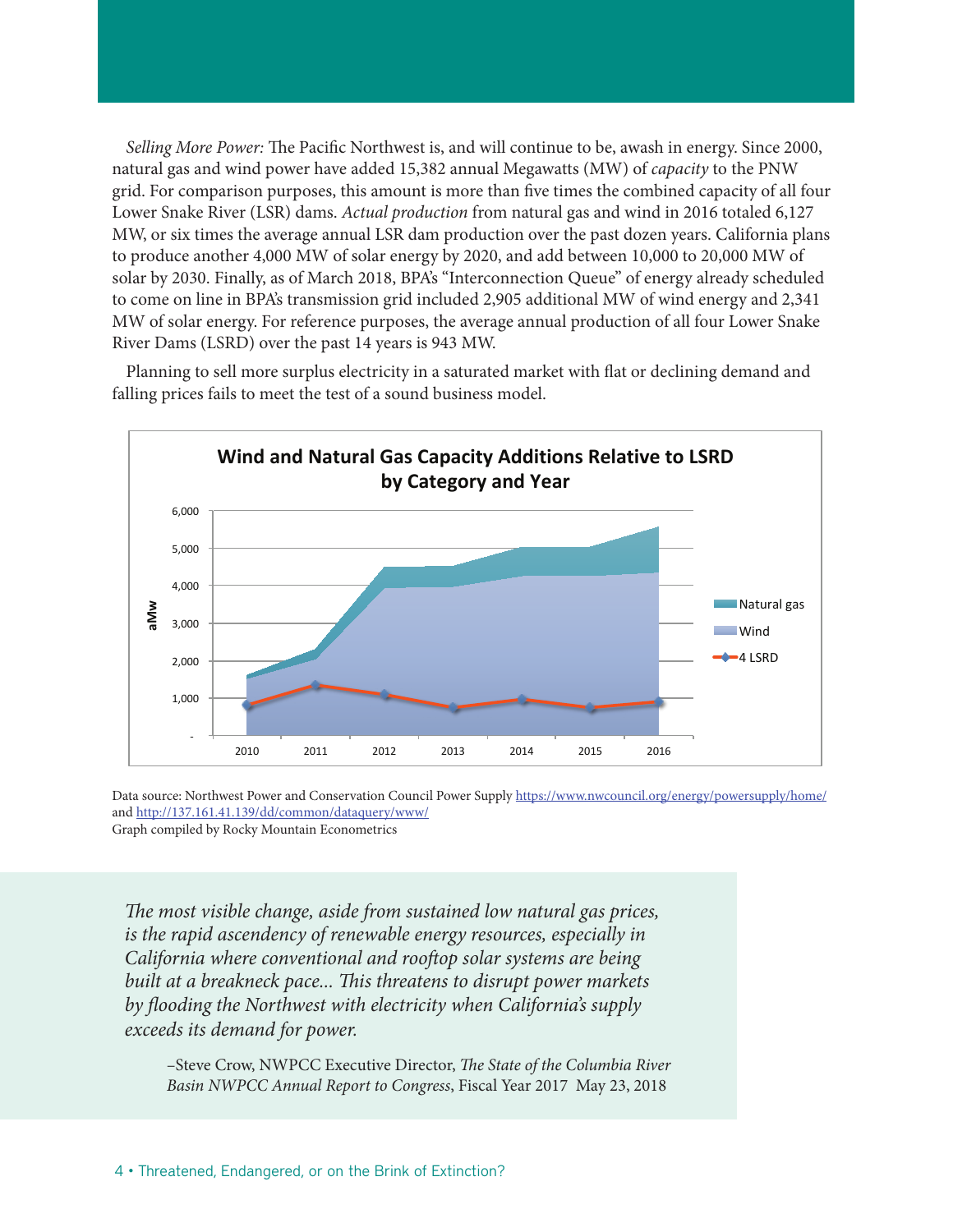*Controlling Debt:* BPA has two separate business lines: power production and power transmission. On the power production side BPA currently has a debt/asset ratio of 99%; the average in the power industry is 54%. Today BPA manages an aging system, with many of its assets reaching or exceeding life expectancies. For example, nine of the twenty-four turbines in the Lower Snake River dams fit this description, and twenty-two of them will have exceeded their life expectancies by 2025. BPA and PUD cost estimates for turbine rehabilitations are currently in the range of \$36-\$45 million each. The cost of rehabilitating just the Lower Snake River dams' turbines would exceed \$1 Billion. In March 2018 BPA Administrator Elliot Mainzer told the Northwest Power and Conservation Council (NPCC) "We are going to have to look for additional sources of capital financing…. We are going to have to increase our debt capacity."

## **Captive Customers**

BPA's contracts with its 135 PUD customers end in 2028, and the agency intends to hold its preference customers to the terms of those contracts even though power is now available on the open market for far less. Meanwhile, BPA projects further increases in its power rates while open market prices continue to decline.

"We've got to get ourselves off this unsustainable rate trajectory," Mainzer recently advised the NWPCC, acknowledging that "if that

*"BPA is going to be so far out of the money…it will put huge financial pressure on their rates. A financial cliff is coming…. Who's going to sign up for BPA power at those prices?"* 

> –Steve Kern, general manager of the Cowlitz PUD Feb. 15, 2018 https://www.nwcouncil.org/news/blog/kern/

spread opens up more I think we're going to look at some significant problems" in keeping customers.



**Historical Priority Firm Power Rates** 

FY 2010 - 2019

Data source: BPA 2018-2023 Strategic Plan p. 35 https://www.bpa.gov/StrategicPlan/StrategicPlan/2018-Strategic-Plan.pdf